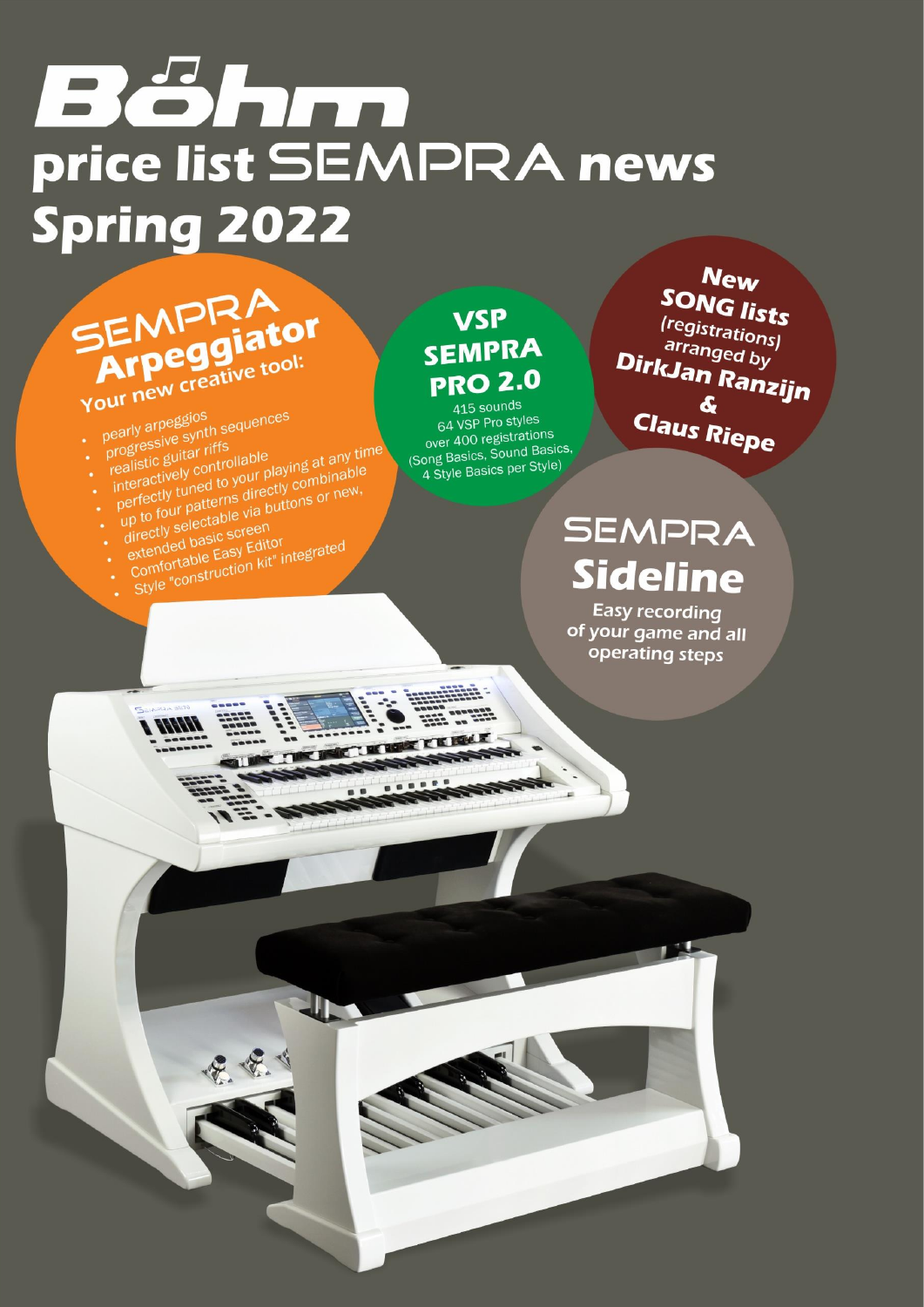# Price list

# **SEMPRA** news spring 2022

valid from 01.06.2022

All prices include the statutory German value added tax of 19%. All prices are ex works Bückeburg/Germany. Shipping and transport costs on request.

Errors and changes reserved.

Some of the instruments shown in this brochure are equipped with special features which are subject to an extra charge.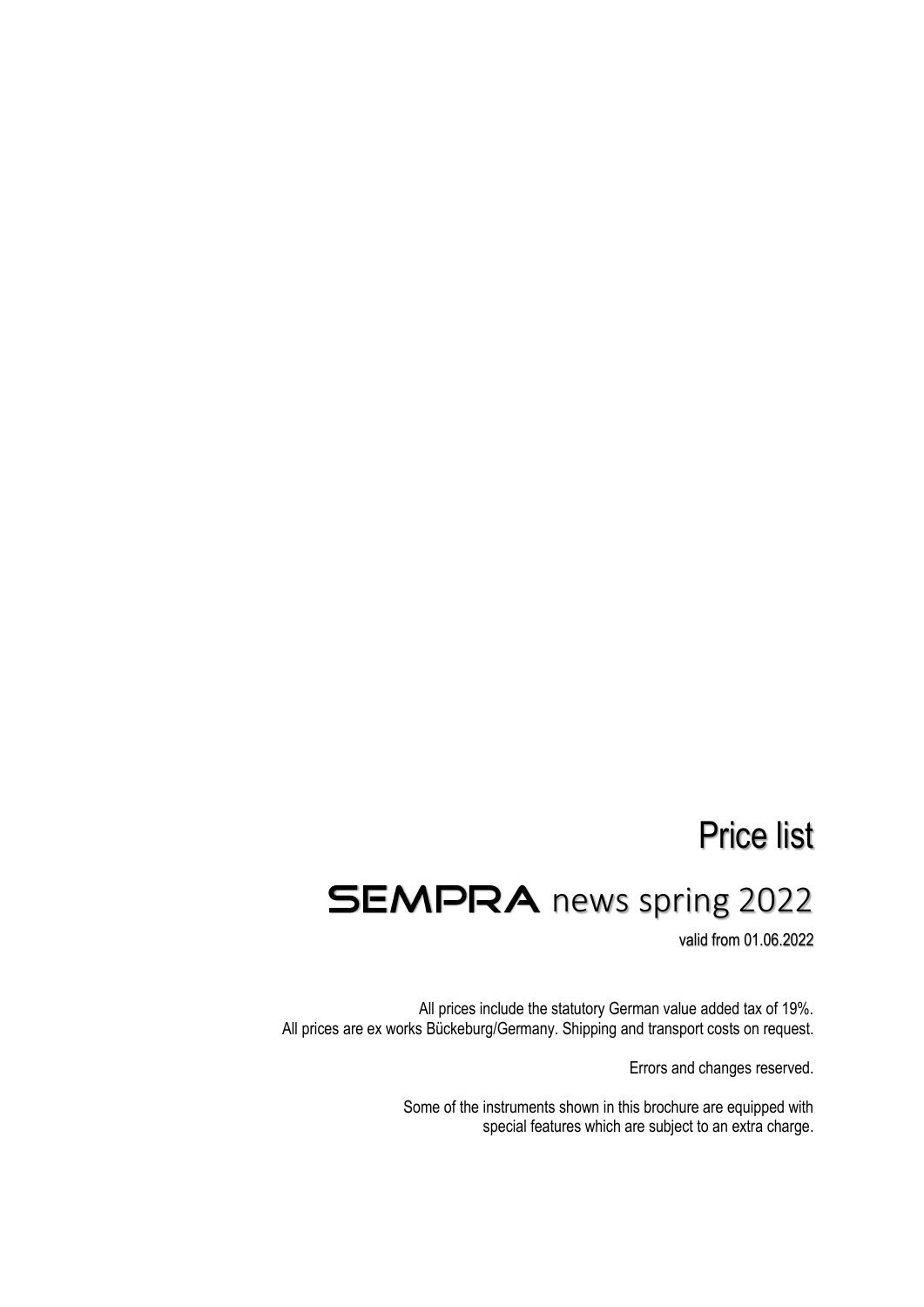### **SEMPRA 2.0 Arpeggiator**

This new app is a limitless creative tool and can do much more than a simple arpeggiator. SEMPRA is extended by another versatile accompaniment section. Because in addition to typical arpeggios, sequences and even guitar melodies (runs) or typical guitar chord figures can be played. The new live guitar technology of SEMPRA ensures inspiring authenticity!

Up to 4 templates (arpeggio, sequence or guitar patterns) per arpeggio can be switched on and off separately via buttons or the new extended basic screen. Interactive control via the manuals is also possible. The arpeggiator only plays when you grab the keys. This way you control effective interjections, e.g. brass riffs, harp glissandi and much more.

Of course, you can edit the arpeggio templates in many ways, specifying instrumentation and various playing parameters individually.

To get you started right away, you will also receive a comprehensive software package with the app (activation) with 30 new sounds in soundbank 114, 12 new styles incl. SONG presets and a template library with 106 playing patterns.

**41162 SEMPRA 2.0 Arpeggiator** (incl. Software pack) **549,00 EUR** ❑

## **Easy Edit Arpeggio**

With the optional app **Easy Editor Arpeggio** you have an extensive construction kit for arpeggios and also styles(!) at your disposal! You can use it to import existing templates into style tracks, or vice versa simply export a track of a style pattern as a template to a USB stick. You can then use this track as a template in an arpeggio or even in another style!

You can of course create your own templates for your arpeggios using the record function in the style editor. You can also import multi-pad files in Yamaha ® format.

The package also includes another package with 128 templates

#### **41164 Easy Edit Arpeggio: 149,00 EUR** ❑

### **Arpeggiator extensions:**

**Art.-No. item price 42372 Template-Paket 2** zum SEMPRA Arpeggiator **79,00 EUR** ❑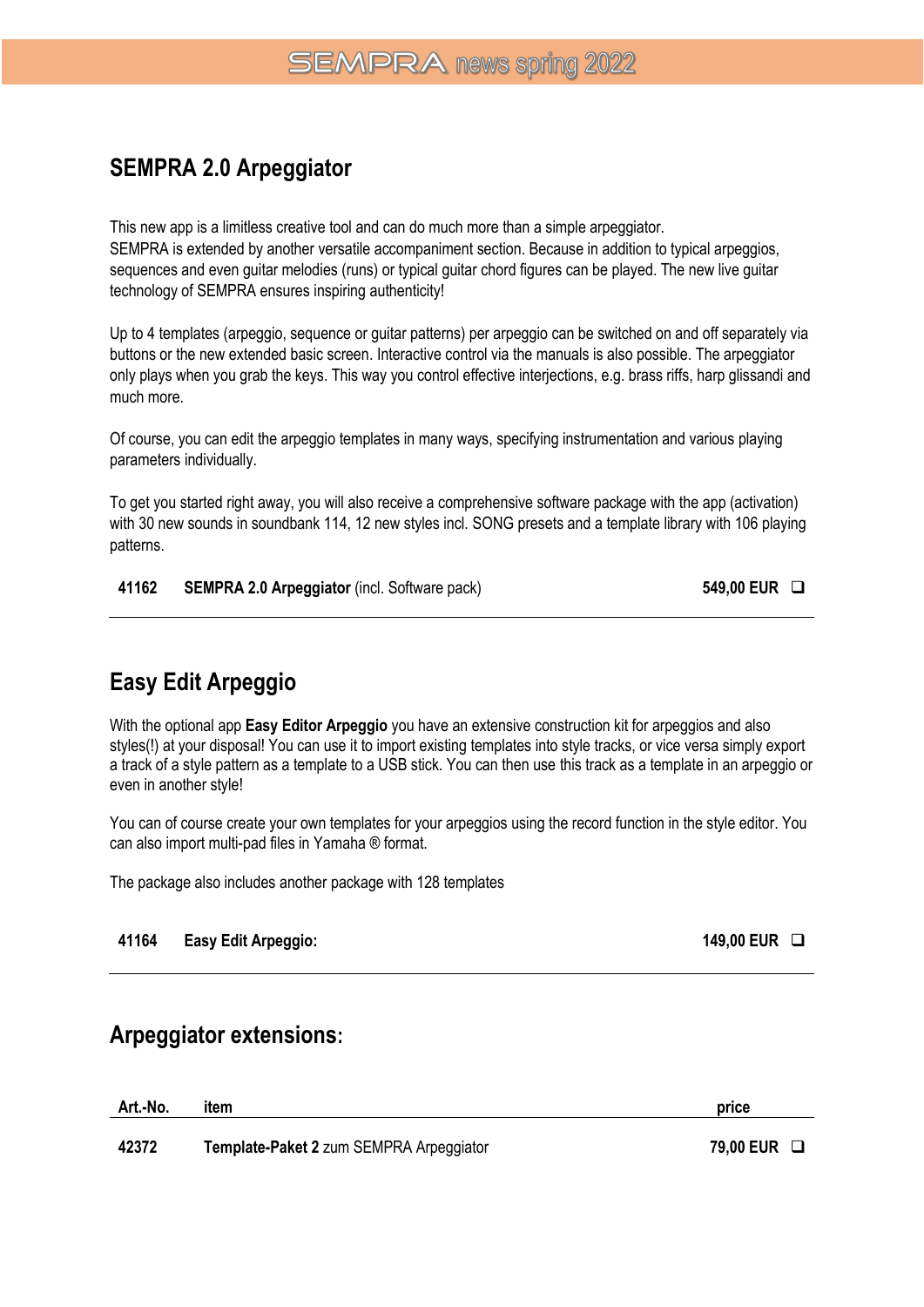### **SEMPRA 2.0 Sideline**

The Easy Record function for the SEMPRA: Record your playing and control panel actions (sound and preset changes, knob movements, etc.) as an overall recording. Specify which tracks to record. Add recordings to your overall recording later and edit your recordings using various functions.

#### **41163 SEMPRA 2.0 Sideline 289,00 EUR** ❑

### **New SONG preset lists for SEMPRA 2.0**

| 42362 | <b>SONG list SONG-Box 1 Claus Riepe:</b>                            |                  |
|-------|---------------------------------------------------------------------|------------------|
|       | 64 tune-specific SONGs, each with 6 sophisticated presets by BOHM   |                  |
|       | specialist Claus Riepe.                                             |                  |
|       | (Requirements: the extensions MOVIE SOUND Edition, DSP              |                  |
|       | Extension for AMADEUS, Sound Controller as well as the additional   |                  |
|       | style packages and the RealOrgan extensions should be available, so |                  |
|       | that all registrations are playable without any restrictions)       | 129,00 EUR □     |
| 42862 | Update of the previous SONG list Claus Riepe / Bernd                |                  |
|       | <b>Wurzenrainer to SONG-Liste SONG Box 1:</b>                       | 59,00 EUR $\Box$ |
|       |                                                                     |                  |
| 42364 | <b>SONG list Stage, Screen und Evergreen</b>                        |                  |
|       | from DirkJan Ranzijn:                                               |                  |
|       | 32 tune-specific SONGs with 6 registrations each from the current   | 129,00 EUR □     |
|       | concert program by top organist DirkJan Ranzijn                     |                  |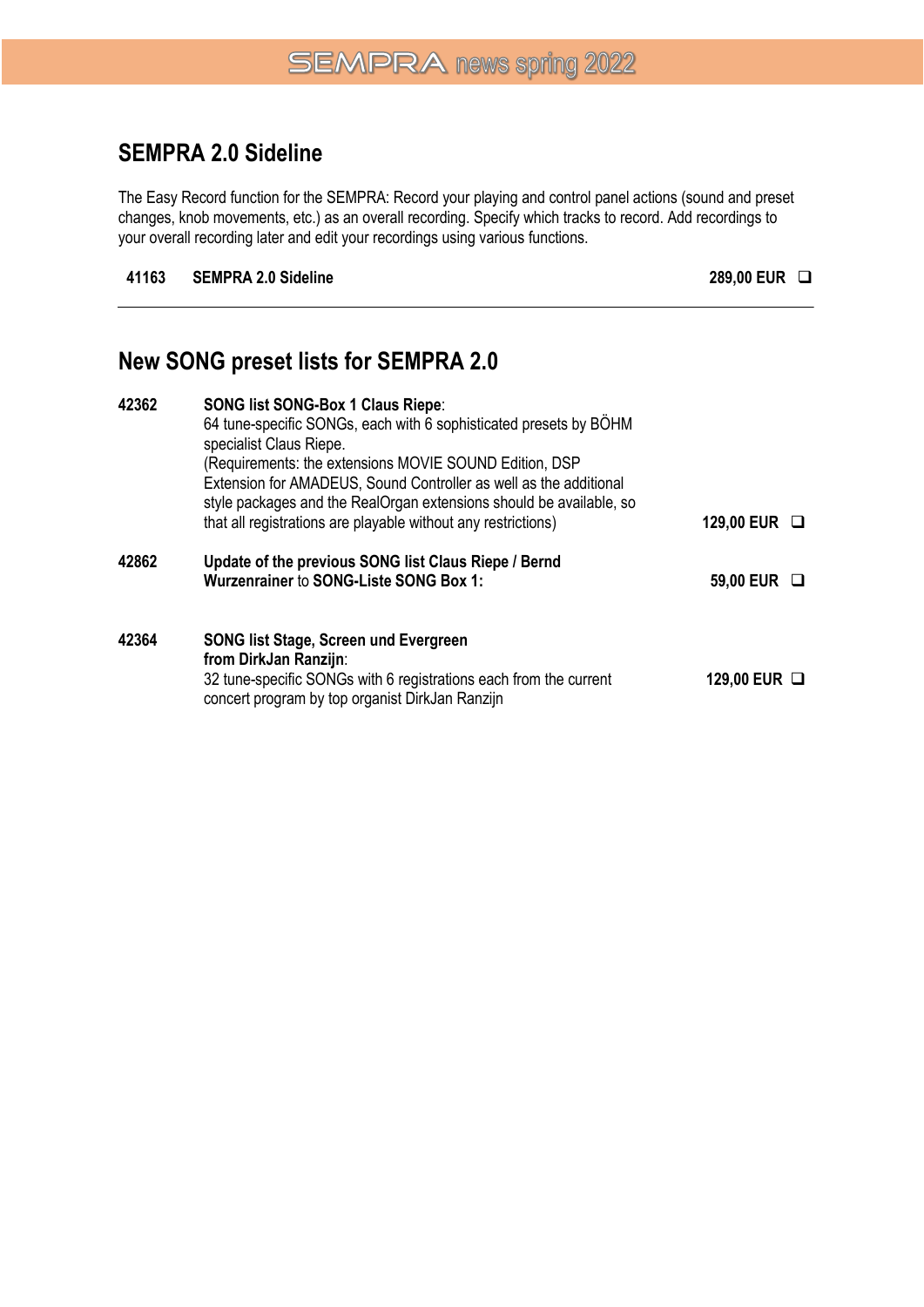## **VSP Pro SEMPRA 2.0**

- **415 VSP SEMPRA PRO 2.0 sounds** in addition to the Amadeus 2.0 sounds (sound banks 85-88 + 110), special VSP FX effect settings and "Art", dynamic or accompaniment properties
- **Über 400 VSP-Pro registrations 2.0** sorted into SEMPRA 3D preset SONGS! All VSP registrations have been rearranged or edited for the new 2.0 version incl. new functions (SempraChord, possibly karaoke/text display or integration of additional equipment)! **More than 100 sound related Performance Presets** as Sound Basics, **256 VSP Style Basic registrations** (One Touch Presets), for the first time also **22 tune-related SONGs with 6 presets each** (132 registrations)
- **64 + 8 Bonus VSP-Pro styles 2.0**, flexible varied and per style now even more detailed with 4 dynamically building variations, intros, endings, fills, breaks and bridges (2-8 bars!), individual major and minor scores (!) including many new "live" recordings in the style patterns
- All new styles and SONG presets naturally use the new features, editors and enhancements of the SEMPRA 2.0 version as well as the new Amadeus & VSP Pro Sounds and the PRO Drumkits!

| 59221 | VSP Pro SEMPRA 2.0 full edition                                                   | 995,00 EUR $\Box$ |  |
|-------|-----------------------------------------------------------------------------------|-------------------|--|
| 59222 | VSP Pro SEMPRA 2.0 upgrade from VSP Pro SEMPRA                                    | 795,00 EUR □      |  |
| 59223 | VSP Pro SEMPRA 2.0 upgrade from previous versions<br>for AMADEUS sound generation | 895,00 EUR □      |  |